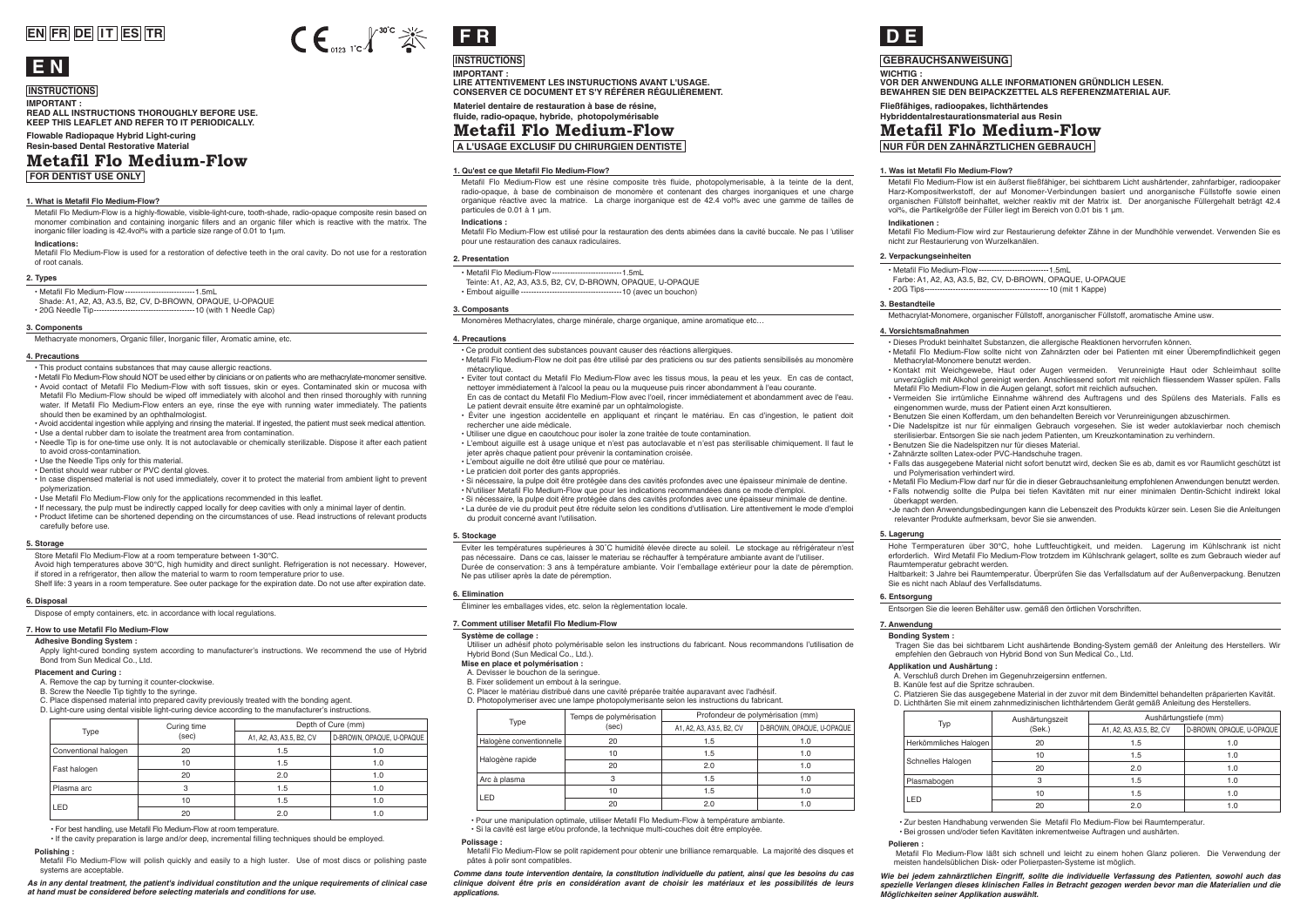

### **ISTRUZIONI**

**IMPORTANTE : LEGGERE ATTENTAMENTE LE ISTRUZIONI PRIMA DELL'USO. CONSERVARE QUESTO FOGLIETTO E CONSULTARLO PERIODICAMENTE.**

**Composito ibrido fluido radiopaco, fotopolimerizzabile, Materiale per restauri dentali a base di resina**

### **Metafil Flo Medium-Flow**

**SOLO PER USO ODONTOIATRICO**

#### **1. Che cos'è Metafil Flo Medium-Flow?**

Metafil Flo Medium-Flow è una resina composita molto fluida, foto polimerizzabile, dal colore del dente naturale, radiopaco, costituito da una combinazione di monomero e contenente carichie inorganiche e un carico organico che reagisce con la matrice. Il riempitivo inorganico rappresenta il 42.4 vol% con una gamma di dimensioni delle particelle che va da 0.01 a 1 μm.

#### **Indicazioni:**

Metafil Flo Medium-Flow è indicato per il restauro dentale all'interno della cavità orale. Non utilizzare per il restauro di canali radicolari.

#### **2. Confezionamento**

• Metafil Flo Medium-Flow ---------------------------1.5mL Tinta: A1, A2, A3, A3.5, B2, CV, D-BROWN, OPAQUE, U-OPAQUE

• Ago a imbuto ------------------------------------------10 (con tappo)

#### **3. Componenti**

Monomeri Metacrilati, cariche minerali, cariche organiche, amine aromatiche, ecc...

#### **4. Precauzioni**

• Questo prodotto contiene sostanze che possono provocare reazioni allergiche. • Metafil Flo Medium-Flow non deve essere usato su pazienti o in caso lo stesso medico o personale siano

allergici al monomero di metacrilato.

• Evitare il contatto di Metafil Flo Medium-Flow con stoffe morbide, con la pelle o con gli occhi. La pelle o la mucosa, che è stata inquinata con Metafil Flo Medium-Flow, dovrebbe subito essere pulita con alcol e poi essere risciacquata accuratamente con acqua corrente. Se Metafil Flo Medium-Flow entra in un occhio, risciaquare l'occhio subito accuratamente con acqua corrente. Successivamente il paziente dovrebbe essere esaminato da un oculista.

• Evitare l'ingestione accidentale applicando e risciacquando il materiale. In caso di ingestione, il paziente dovrebbe ricorrere all' aiuto di un medico.

• Utilizzare una diga di gomma per isolare l'area da contaminazione.

• La punta dell'ago è monouso e non è autoclavabile e non è sterilizzabile chimicamente. Si deve buttare dopo ogni paziente per prevenire la contaminazione incrociata.

• La punta dell'ago deve essere utilizzata solo per questo materiale.

• Il dentista dovrebbe portare guanti dentistici di gomma o PVC (cloruro di polivinile).

• Se il materiale distribuito non viene utilizzato, proteggerlo dalla luce ambiente per evitare una polimerizzazione. • Utilizzi Metafil Flo Medium-Flow solamente solo per le applicazioni riportate nel seguente prospetto.

• Se necessario, la polpa deve essere protetta nelle cavità profonde con uno spessore minimo di dentina. • A seconda delle modalità di utilizzo, la durata del prodotto potrebbe ridursi. Prima dell'uso, leggere attentamente

le istruzioni dei prodotti pertinenti.

#### **5. Stoccaggio**

Evitare temperature elevate superiori ai 30˚C umidità elevata diretta alla luce solare.

Non è necessario conservare il prodotto in frigorifero. Tuttavia, se dovesse essere posto in frigorifero, prima d utilizzarlo lasciare che ritorni a temperatura ambiente. Durata di conservazione: 3 anni a temperatura ambiente. Per la data di scadenza, vedere sulla confezione esterna.

Non usare dopo la data di scadenza.

#### **6. Eliminazione**

Eliminare l'imballaggio vuoto ecc secondo le normative locali.

#### **7. Come usare Metafil Flo Medium-Flow**

#### **Sistemi adesivi :**

Utilizzare un adesivo foto polimerizzabile secondo le istruzioni del produttore. Si consiglia l'uso di Hybrid Bond (Sun Medical Co., Ltd.).

#### **Applicazione e polimerizzazione :**

A. Rimuovere il tappo svitandolo in senso antiorario.

B. Avvitare saldamente l'ago terminale alla siringa.

C. Collocare il materiale in una cavità preparata, trattata in precedenza con adesivo.

D. Fotopolimerizzabile con una lampada di fotopolimerizzazione secondo le istruzioni del produttore.

| Tipo                  | Tempo di polimerizzazione<br>(sec) | Profondità di polimerizzazione (mm) |                           |
|-----------------------|------------------------------------|-------------------------------------|---------------------------|
|                       |                                    | A1, A2, A3, A3.5, B2, CV            | D-BROWN, OPAQUE, U-OPAQUE |
| Alogena convenzionale | 20                                 | 1.5                                 | 1.0                       |
| Alogena rapida        | 10                                 | 1.5                                 | 1.0                       |
|                       | 20                                 | 2.0                                 | 1.0                       |
| Arco al plasma        |                                    | 1.5                                 | 1 ∩                       |
| LED                   | 10                                 | 1.5                                 | 1.0                       |
|                       | 20                                 | 2.0                                 |                           |

• Per un utilizzo pìu agevole usare Metafil Flo Medium-Flow a temperatura ambiente.

• Se la preparazione della cavità è ampia e/o molto profonda, utilizzare la tecnica ad incrementi. **Lucidatura :**

Metafil Flo Medium-Flow può essere lucidato con ottimi risultati in modo veloce e semplice. La lucidatura può essere eseguita con dischi o pasta per lucidatura senza problemi.

*Come in tutti i casi di trattamento odontoiatrico, prima di scegliere i materiali e le tecniche di utilizzo si deve considerare la costituzione di ogni singolo paziente oltre alle specifiche esigenze del caso clinico.*



# **INSTRUCCIONES**

**IMPORTANTE : LEA ATENTAMENTE TODAS LAS INSTRUCCIONES ANTES UTILIZAR EL PRODUCTO. CONSERVE ESTE FOLLETO Y CONSÚLTELO PERIÓDICAMENTE.** 

**Híbrido fluido radiopaco de fotocurado Material de restauración a base de resina Metafil Flo Medium-Flow**

**PARA USO EXCLUSIVO DEL ODONTÓLOGO**

#### **1. Que es el Metafil Flo Medium-Flow?**

Metafil Flo Medium-Flow es una resina compuesta de alta fluidez, fotopolimerizable, de color dental y radiopaca basada en una combinación de monómeros y que contiene cargas inorgánicas y una carga orgánica que reacciona con la matriz.

El relleno inorgánico representa el 42.4 vol% con un rango de tamaño de partículas de 0.01 a 1 μm.

#### **Indicaciones:**

Metafil Flo Medium-Flow se utiliza para la restauración de dientes defectuosos en la cavidad oral. No lo utilice para la restauración de los conductos radiculares.

#### **2. Tipos**

• Metafil Flo Medium-Flow---------------------------1.5mL Sombra: A1, A2, A3, A3.5, B2, CV, D-BROWN, OPAQUE, U-OPAQUE

• Punta de Aguja 20G---------------------------------10 (con 1 Tapa de Aguja)

#### **3. Componentes**

Monómeros de metacrilato, Cargas orgánica, Cargas inorgánicas, Aminas aromáticas, etc.

#### **4. Precauciones**

• Este producto contiene sustancias que podrían causar reacciones alérgicas.

- El Metafil Flo Medium-Flow no debe ser utilizado por clínicos o en pacientes susceptibles al monómero de metacrilato. • Evitar el contacto del Metafil Flo Medium-Flow con tejidos blandos, piel, u ojos. La piel o mucosa contaminada con Metafil Flo Medium-Flow debe ser inmediatamente limpiada con alcohol y luego enjuagada con agua corriente. Si el Metafil Flo Medium-Flow cae en el ojo, enjuagar el ojo con agua corriente inmediatamente. Luego los pacientes deben ser examinados por un oftalmólogo.
- Evite la ingestión accidental mientras se aplica y enjuaga el material. Si se ingiere, el paciente debe buscar atención médica.

• Utilice un dique de goma odontológica para aislar la zona de tratamiento de la contaminación.

- La Punta de Aguja sirve para un solo uso. No es autoclavable ni químicamente esterilizable. Deséchela después de cada paciente para evitar la contaminación cruzada.
- Utilice las Puntas de Aguja solo para este material.
- Los dentistas deben usar guantes de goma o PVC.
- En caso de que el material dispensado no sea usado inmediatamente, cúbralo para proteger el material de la luz del ambiente y prevenir la polimerización.
- Utilizar el Metafil Flo Medium-Flow solamente para las indicaciones recomendadas en éste prospecto.
- De ser necesario, la pula deberá ser cubierta indirectamente de manera local para cavidades profundas con
- solo una capa mínima de dentina.
- La duración del producto puede acortarse dependiendo de las circunstancias de uso. Lea cuidadosamente las instrucciones de los productos pertinentes antes del uso.

#### **5. Almacenamiento**

Evitar temperaturas altas por encima de 30℃, alta humedad, y la solar directa. Sin embargo, si se almacena en un refrigerador, se debe permitir que el material alcance una temperatura ambiental antes de ser utilizado. Periodo de conservación: 3 años a temperatura ambiente. Revise la fecha de caducidad en el embalaje externo. No lo utilice después de la fecha de caducidad.

**6. Desechado** 

#### Deseche los recipientes vacíos, etc., de acuerdo con las regulaciones locales.

#### **7. Como utilizar el Metafil Flo Medium-Flow**

#### **Sistema adhesivo-unión:**

Aplique el sistema de unión fotopolimerizable de acuerdo con las instrucciones del fabricante. Se recomienda el uso de Hybrid Bond de Sun Medical Co., Ltd.

#### **Colocación y curado:**

- A. Remover la tapa rotándola en sentido contrario a las manillas del reloj.
- B. Enroscar firmemente la punta a la jeringa.
- C. Coloque el material dispensado sobre la cavidad preparada previamente tratada con el agente de unión.
- D. Lleve a cabo la fotopolimerización utilizando un fotopolimerizador odontológido de acuerdo con las instrucciones del fabricante.

|  | Tipo                  | Tiempo de polimerización<br>(s) | Profundidad de polimerización (mm) |                           |
|--|-----------------------|---------------------------------|------------------------------------|---------------------------|
|  |                       |                                 | A1, A2, A3, A3.5, B2, CV           | D-BROWN, OPAQUE, U-OPAQUE |
|  | Halógeno convencional | 20                              | 1.5                                | 1.0                       |
|  | Halógeno rápido       | 10                              | 1.5                                | 1.0                       |
|  |                       | 20                              | 2.0                                | 1.0                       |
|  | De arco de plasma     |                                 | 1.5                                | 1.0                       |
|  | LED.                  | 10                              | 1.5                                | 1.0                       |
|  |                       | 20                              | 20                                 |                           |

• Para una mejor manipulación, utilizar el Metafil Flo Medium-Flow a temperatura ambiente.

• Si la cavidad es extensa y profunda, se deben emplear técnicas de relleno.

#### **Pulido:**

El Metafil Flo Medium-Flow se pulirá fácil y rápidamente, logrando un gran brillo. Es admisible el uso de discos para pulir al igual que pastas para pulimento.

*Como en cualquier tratamiento dental, la constitución personal del paciente y las exigencias individuales del caso clínico deberán evaluarse antes de seleccionar los materiales y las condiciones de uso.*



**3. Bileşenler**

**4. Önlemler**

**6. İmha** 

**Parlatma:**

ürünleri kullanmayınız.

**7. Metafil Flo Medium-Flow Kullanımı Adeziv Bonding-Yapıştırma Sistemi:**

**Uygulama ve Polimerizasyon:**

Konvensiyonel Halojen Hızlı Halojen Plazma ark LED

Made in Janan by

www.eunmodical.co.in

A. Kapağı saat yönünün tersine çevirerek çıkartın. B. Şırınga ucunu şırıngaya sıkıca vidalayın.

Cihaz Tür (sn)

da parlatma pasta sistemlerinin kullanımı uygundur.

SIN MEDICAL COLITD

**vakadaki kendine has gereksinimleri göz önünde bulundurulmalıdır.**

571-2, Furutaka-cho, Morivama, Shiga, 524-0044, Japar Phone: 81-77-582-0081 Fax: 81-77-582-0084

**5. Saklama**

**2. Çeşitler**

**Endikasyonlar:**

için kullanmayınız.

**TALİMATLAR ÖNEMLİ: KULLANIM ÖNCESİ TÜM TALİMATLARI OKUYUNUZ**

**Rezin Bazlı, Radyopak, Hibrit, Işıkla sertleşen, BU TALİMATI SAKLAYINIZ VE PERIYODIK OLARAK TALİMATLARA BAŞVURUNUZ**

Metafil Flo Medium-Flow, ışıkla sertleşen, diş rengi tonlarında, radyoopak, polimer matriksi ile reaktif, organik ve inorganik doldurucular içeren monomer kombinsayonu esaslı bir kompozit rezindir. 0.01 ila 1μm partikül boyutlarında

Metafil Flo Medium-Flow, ağız boşluğundaki defetli dişlerin restorasyonu için kullanılır. Kök kanallarının restorasyonu

• Metafil Flo Medium-Flow Metakrilat monomere hassasiyeti olan klinisyenler tarafından veya bu hassasiyeti olan

• Metafil Flo Medium-Flow yumuşak dokularla, ciltle ve gözle temasından kaçının. Metafil Flo Medium-Flow temas eden cilt veya mukoza hemen alkolle silinmelidir ve akan su ile yıkanmalıdır. Eğer, Metafil Flo Medium-Flow göze temas ederse, derhal akan su ile gözü durulayın. Hasta sonrasında bir göz doktoruna tarafından muayene edilmelidir. • Maddeyi sürerken ve durularken kaza eseri yutmaktan kaçınınız. Yutma durumunda hastaya tıbbi müdahele yapılmalıdır.

• Eğer alınan malzeme hemen kullanılmayacaksa ortam ışığının neden olabileceği polimerizasyonun önlenmesi

• Gerekli olması durumunda, derin kaviteler için yalnızca minimal bir katman şeklinde lokal olarak endirekt kuafaj yapılabilir. • Kullanım koşullarına bağlı olarak raf ömrü kısalabilir. Kullanmadan önce ilgili ürünlerin talimatlarını dikkatle okuyunuz.

Metafil Flo'yu 1-30˚C arası oda sıcaklığında saklayınız. 30˚C üzerindeki sıcaklıklardan ve yüksek nemden kaçının. Direk gün ışığına maruz bırakmayın. Buzdolabında saklanması gerekli değildir. Ancak eğer buzdolabında saklanırsa,

Raf ömrü: Oda sıcaklığında 3 yıl. Son tüketim tarihini görmek için paketin üstüne bakınız. Son kullanma tarihini geçen

Işıkla sertleşen bonding- yapıştırma sistemini üretici firmanın talimatları doğrultusunda uygulayınız. Yine Sun

• Eğer hazılanan kavite geniş ve/veya derinse, inkremental-çok katmanlı dolgu teknikleri kullanılmalıdır.

Metafil Flo Medium-Flow ile kolay ve hızlı bir şekilde istenilen parlaklık ve ışıltı elde edilecektir. Parlatma diskleri ya

1.5 2.0 1.5  $1.5$  $20$ 

EC | REP

1.5

1.0 1.0 1.0  $\overline{10}$ 1.0

**EMERGO EUROPE B.V.** Prinsessegracht 20 2514 AP The Hague The Netherlands

1.0

Tedavi Derinliği (mm) A1, A2, A3, A3.5, B2, CV D-BROWN, OPAQUE, U-OPAQUE

**Herhangi dental tedavide, kullanılacak malzemeyi ve koşulları seçmeden önce hastanın bünyesi ve klinik** 

Date of issue: 2019-06-12 JE02M/1D

Metakrilat monomerler, Organik dolgu, İnorganik dolgu, Aromatik amin, vd.

• Tedavi edilecek alanı kontamine olmaması için izole etmek amaçlı rubber dam kullanınız. • Uçlar tek kullanımlıktır. Otoklav ya da kimsayal strelizasyon için uygun değildir. Çapraz kontaminasyonu önlemek için her kullanımdan sonra atınız.

• Metafil Flo Medium-Flow 'yu sadece bu talimatta tavsiye edilen endikasyonlarda kullanın.

Medical Co., Ltd. firmasının bir ürünü olan Hybrid Bond'u kullanmanızı tavsiye ederiz.

C. Alınan materyali daha öncesinde bonding ajanıyla uygulanan kaviteye yerleştirin. D. Işınlı dolgu cihazı ile üretici talimatlarına uygun olarak ışınla sertleştiriniz.

Uygulama Süresi

 $20$ 

• En iyi kullanım için Metafil Flo Medium-Flow 'yu oda sıcaklığında kullanın.

• Bu ürün alerjik reaksiyona neden olabilecek maddeler içermektedir.

• Diş hekimi PVC ya da lastik dental eldivenler kullanmalıdır.

Boş kutu ve paketleri lokal atık yasalarına uygun olarak bertaraf ediniz.

kullanım öncesi malzemenin oda sıcaklığına gelmesini sağlayın.

• Metafil Flo Medium-Flow---------------------------1.5mL Renkler: A1, A2, A3, A3.5, B2, CV, D-BROWN, OPAQUE, U-OPAQUE • 20G Uç -------------------------------------------------10 (1 kapak ile birlikte)

inorganik doldurucu içermektedir. Bu inorganik doldurucu oranı hacimce %42,4'tür.

### **Akışkan Dental Restoratif Malzeme Metafil Flo Medium-Flow**

### **YALNIZ DİŞ HEKİMİ KULLANIMI İÇİN**

#### **1. Metafil Flo Medium-Flow nedir?**

hastalarda kullanılmamalıdır.

• Uçlar yalnızca bu ürün için kullanılır.

için malzemenin üzeri hemen kapatılmalıdır.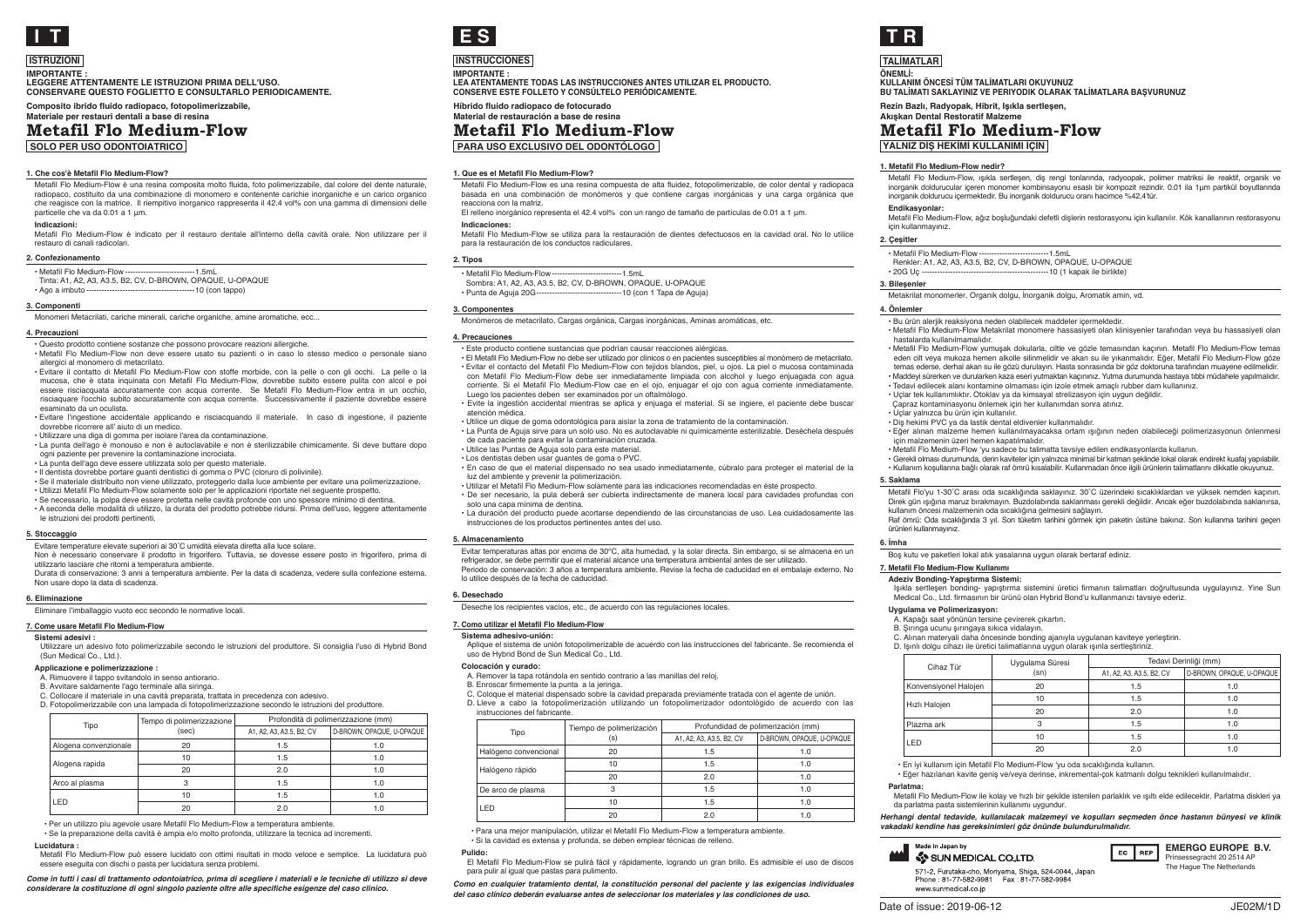# 牙科复合树脂充填材料 使用说明书

### 【禁忌症】

对本品及甲基丙烯酸酯类单体有发疹,皮炎等过敏史的患者请勿 使用。

### 【产品名称】

牙科复合树脂充填材料

### 【型号、规格】

型号:I型II类1组 色号:A1、A2、A3、A3.5、B2、Opaque

### 【产品性能、主要结构组成】

本产品主要由甲基丙烯酸酯类及钡硅酸盐玻璃等成分组成,为糊剂, 使用常规的光固化灯即可使其固化。本品的挠曲强度不小于80MPa,吸 水值不大于40μg/mm<sup>3</sup>,溶解值不大于7.5μg/mm<sup>3</sup>。

[原理]

通过光照射,光固化引发剂及光固化引发助剂活性化,引发糊剂成分 中的单体发生聚合反应并固化。 本产品具有X射线阻射性。

### 【适用范围】

本品适用于口腔内患牙窝洞、牙体缺损的充填修复(不适用于根管内 的充填)及人造牙冠的修补。

### 【使用说明】

1)容器的使用方法 ①逆时针方向旋转注射器前端的针帽,并将其取下。 ②装上针头,并顺时针方向旋入直到固定。 ③使用前,橡皮栓应封住针头顶部。

### 2)操作流程

(1)前牙及后牙的充填修复

①窝洞预备

按照常规方法进行窝洞预备。

②牙髓保护

深龋时,应采取妥当措施对牙髓进行保护。

### ③色号选择

通过比色卡对比,选择与窝洞色调相符的糊剂。

### ④粘接处理

在窝洞面上,按照常规方法进行粘接处理。

粘接材料推荐使用[AQ Bond SP]。在使用时,请按照使用材 料的[使用说明书]进行操作。

### ⑤充填

平缓的推动推杆,直接向窝洞充填,或从调和纸上马上采取, 用充填器等器械进行充填,然后进行形态修整。窝洞预备面变 色的情况,先使用Opaque糊剂在底层充填一层,光固化后,用 符合牙齿颜色的糊剂进行分次充填。

### ⑥光固化

使用可见光照射器进行光照射,使糊剂固化。照射条件请参考 下述表格中所示内容。

### ⑦形态修正、研磨

按照常规方法进行形态修正、研磨。

### (2)牙冠修复体的修补

2-1陶瓷、硬质树脂修复体的修补

①破折面处理

使用磨头等器械对破折面进行研磨,磨去一层旧面,露出新生 面,然后在破折面涂布磷酸处理剂,用水冲洗并干燥。

磷酸处理剂推荐使用[红色表面处理剂]。在使用时,请按照 使用材料的[使用说明书]进行操作。

接着,对破折面进行硅烷处理。硅烷处理剂推荐使用齿科陶瓷 粘接前处理剂[Porcelain Liner M]。在使用时,请按照使用 材料的[使用说明书]进行操作。

```
②色号选择
```
通过比色卡,选择与修复体色调相符的糊剂。

③粘接

使用树脂水门汀等粘接材料进行粘接操作。

树脂水门汀推荐使用齿科树脂粘接剂[Super-Bond]。在使用 时,请按照使用材料的[使用说明书]进行操作。

④充填

平缓的推动推杆,直接向修复体充填,或从调和纸上马上采 取,用充填器等器械进行充填,然后进行形态修整。

充填层较厚是(2mm以上),应进行分次充填。

### ⑤光固化

使用可见光照射器进行光照射,使糊剂固化,照射条件请参考 下述表格中所示内容。

```
⑥形态修正、研磨
```
按照常规方法进行形态修正、研磨。

- 2-2金属修复体的修补
	- ①破折面处理

对金属面进行喷砂处理,用水冲洗并干燥。金属为贵金属时, 应涂布贵金属专用处理剂进行表面处理。

贵金属专用处理剂推荐使用齿科贵金属粘接前处理剂 [V-PRIMER]。在使用时,请按照使用材料的[使用说明书]进行 操作。

### ②色号选择

通过比色卡,选择与修复体色调相符的糊剂。

### ③粘接

使用树脂水门汀等粘接材料进行粘接操作。

树脂水门汀推荐使用齿科树脂粘接剂[Super-Bond]。在使用 时,请按照使用材料的 [使用说明书]进行操作。

④充填

平缓的推动推杆,直接向修复体充填,或从调和纸上马上采 取,用充填器等器械进行充填,然后进行形态修整,在金属面 上涂布Opaque糊剂遮盖金属颜色,光固化后,选择与修复体色 调相符的糊剂进行充填。

充填层较厚时(2mm以上),应进行分次充填。

⑤光固化

使用可见光照射器进行光照射,使糊剂固化。照射条件请参考 下述表格中所列示内容。

⑥形态修正、研磨

按照常规方法进行形态修正、研磨。

## 光照射器和照射时间

本品在使用各种光照条件的照射时间及固化深度请参见下表。 表. 不同照射器的固化深度

| 机种       | 照射时间 | 固化深度(mm)                    |     |
|----------|------|-----------------------------|-----|
|          | (秒)  | A1, A2, A3, A3.5, B2 Opaque |     |
| 卤素照射器    | 20   | 1.5                         | 1.0 |
| 高强度卤素照射器 | 10   | 1.5                         | 1.0 |
|          | 20   | 2.0                         | 1.0 |
| 氚系照射器    | 3    | 1.5                         | 1.0 |
| LED照射器   | 10   | 1.5                         | 1.0 |
|          | 20   | 2.0                         | 1.0 |

### 【与使用方法有关的注意事项】

- 1.在冬季或冷藏库等低温保管后,糊剂的挤出会变得困难。因此,请 在常温中放置数分钟后再使用。
- 2.为了防止感染,针头只能在同一个患者上使用,请勿用于其它患者。
- 3.由于无影灯的光会导致操作时间变短,因此,在充填、成形时,请减 弱无影灯灯光或关闭。
- 4.窝洞比较大时,请多次分次充填和反复光照射。
- 5.因不同色调的固化深度不同,请参照[表.不同照射器的固化深度] 进行光照射。